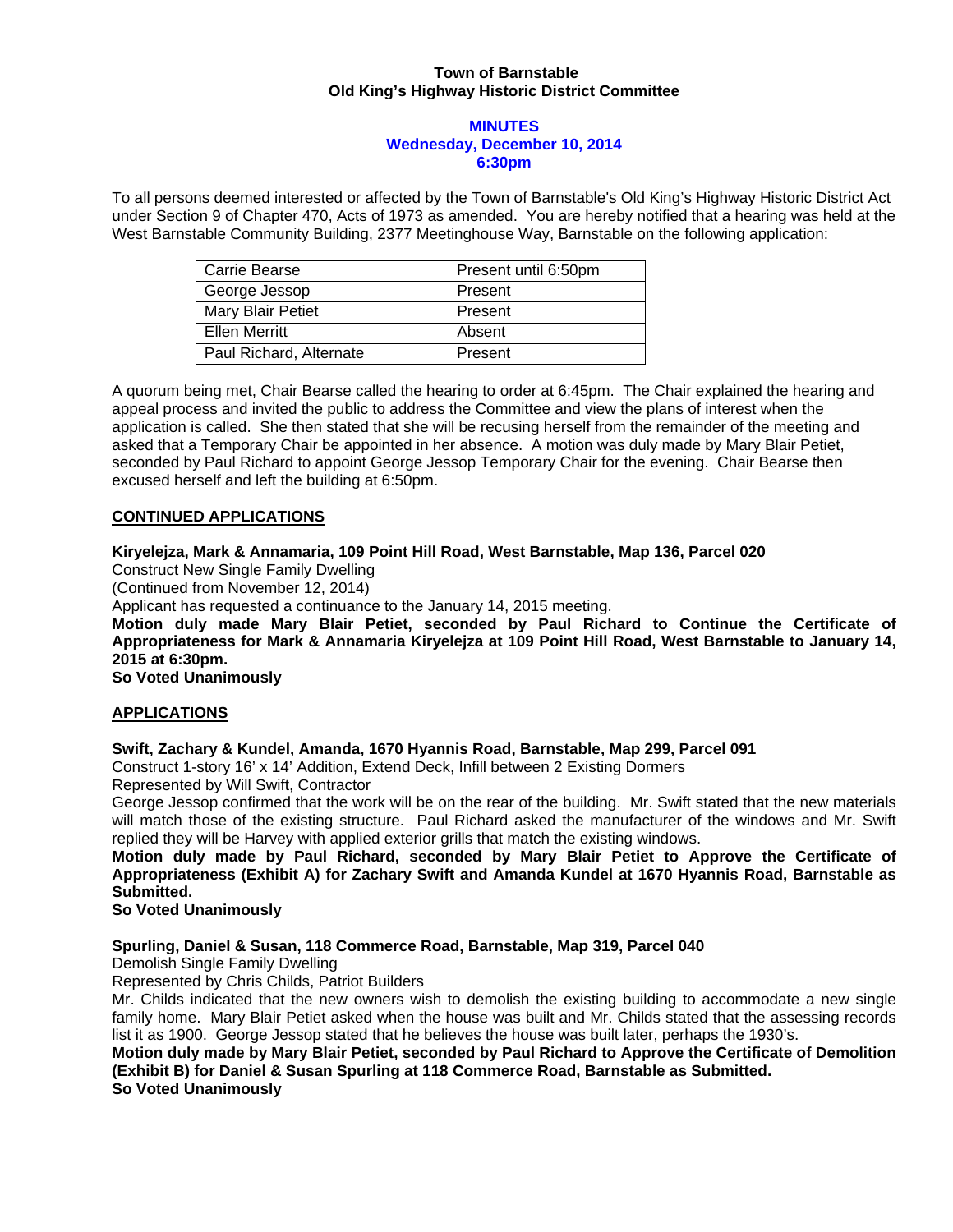#### **Spurling, Daniel & Susan, 118 Commerce Road, Barnstable, Map 319, Parcel 040**

Construct New 1-story Single Family Dwelling

Represented by Chris Childs, Patriot Builders

Mr. Childs reviewed the plans for the new dwelling which will have approximately 1900 square feet of living space and a one car garage. A porch is proposed for the front. The siding will be birch bark, not birch wood as the plan indicates. Andersen 400 series windows are also proposed. George Jessop noted that the only issue he has with the design is the transom windows for the reason that they generally have less glass and thus, less light coming in. He asked that the contractor advise the owners to take a look at an actual transom window and perhaps to consider double hung windows instead. Mr. Childs added that they propose to use the flex frame which does have more glass and he would put the structure element above the header.

### **Motion duly made by Paul Richard, seconded by Mary Blair Petiet to Approve the Certificate of Appropriateness (Exhibit C) for Daniel & Susan Spurling at 118 Commerce Road, Barnstable as Submitted.**

#### **So Voted Unanimously**

#### **189 Harbor Point Road LLC, 189 Harbor Point Road, Barnstable, Map 352, Parcel 018**

Addition & Alteration of Dwelling, Increase Roof Pitch, Construct 2-Car Attached Garage Represented by Gary Ellis, Contractor and Gary Shechtman, Owner

Temporary Chair Jessop acknowledged two letters received from abutters Linda Nober and Forrest Broman and read their comments regarding the height of the dwelling into the record. **(Exhibits D & E)**

Mr. Ellis describes the scope of the project which consists of an existing two story house with the first floor at about five feet above grade at the front of the house. They propose taking the house and extending the pitch to create a  $2^{nd}$  floor and attached garage. The design of the garage is to try and break up the visual impact and they have dropped it a half story. The existing house does not have a front entrance or a front door so they have added a front entrance with a farmer's porch which connects to the new garage. There are many different roof pitches in order to try and break up the scale and a lot of effort was put into making the house impressive.

Linda Nober was present and the Chair opened Public Comment. Ms. Nober was concerned that this was a large change in the size of the house. Almost  $2 \frac{1}{2}$  times the square footage of the original house. Her main concern is the pitch of the roof as it will significantly block her view.

Gary Ellis replied that the problem was that there is no visual front elevation and they tried to ease this by dropping the garage 2' so that when looked at from the street you do not see a tall house. They are not raising the first floor elevation, just changing the pitch to a 12/12 so it should not affect the view of the neighbors. They have met with the neighbors and tried to address their concerns. George Jessop noted that the trees around the property are not substantially taller than the proposed house. Mr. Ellis added that there is a tree that when you sit on Ms. Nober's deck that blocks her view and they are willing to trim this tree to allow a better view.

Ann Canedy, Councilor for the Precinct, stated that this application has been before Conservation and she feels it is an improvement over what is there now. The design is appealing. She also understands the concern of the neighbors as the size is considerably larger than the two abutting houses and the three across the street.

The members discussed the pitch and options in detail. George Jessop summarized the design in that what the 12/12 pitch does is draw the eye upwards and if you reduce the pitch it looks like the windows are crammed in. Feels it is an appropriate design. Mr. Ellis added that the pitch affects the aesthetics of the house and does not think by reducing the roof pitch it will have much affect on the neighbors because the gable runs front to back. The difference is only 20" and feels the house is more attractive at the 12 pitch.

The Commission then discussed the landscaping plan and the applicant stated they would be willing to plant whatever is needed and are open to any suggestions. George Jessop asked Ms. Nober if she had any preference and she stated it would depend on what they planted. The members concurred that the design of the house is appropriate, but would like to see a landscaping plan submitted by the January 28, 2015 hearing date.

**Motion duly made by Paul Richard, seconded by Mary Blair Petiet to Approve the Certificate of Appropriateness (Exhibit F) for 189 Harbor Point Road LLC at 189 Harbor Point Road, Barnstable as Submitted with the condition that another Certificate of Appropriateness be filed for the landscaping plan by the January 28, 2015 hearing date.** 

**So Voted Unanimously** 

#### **Lane, Mark & Susan, 390 Cedar Street, West Barnstable, Map 131, Parcel 007-001**

Construct 14' Addition, Farmer's Porch, Rebuild Chimney, Entryway, Increase Roof line Represented by Paul Creswell, Contractor

Mr. Creswell detailed the project which proposing to construct a 14' addition on the right elevation and bump out the front elevation to add a farmer's porch and mudroom. The roof line will be raised at the rear elevation so that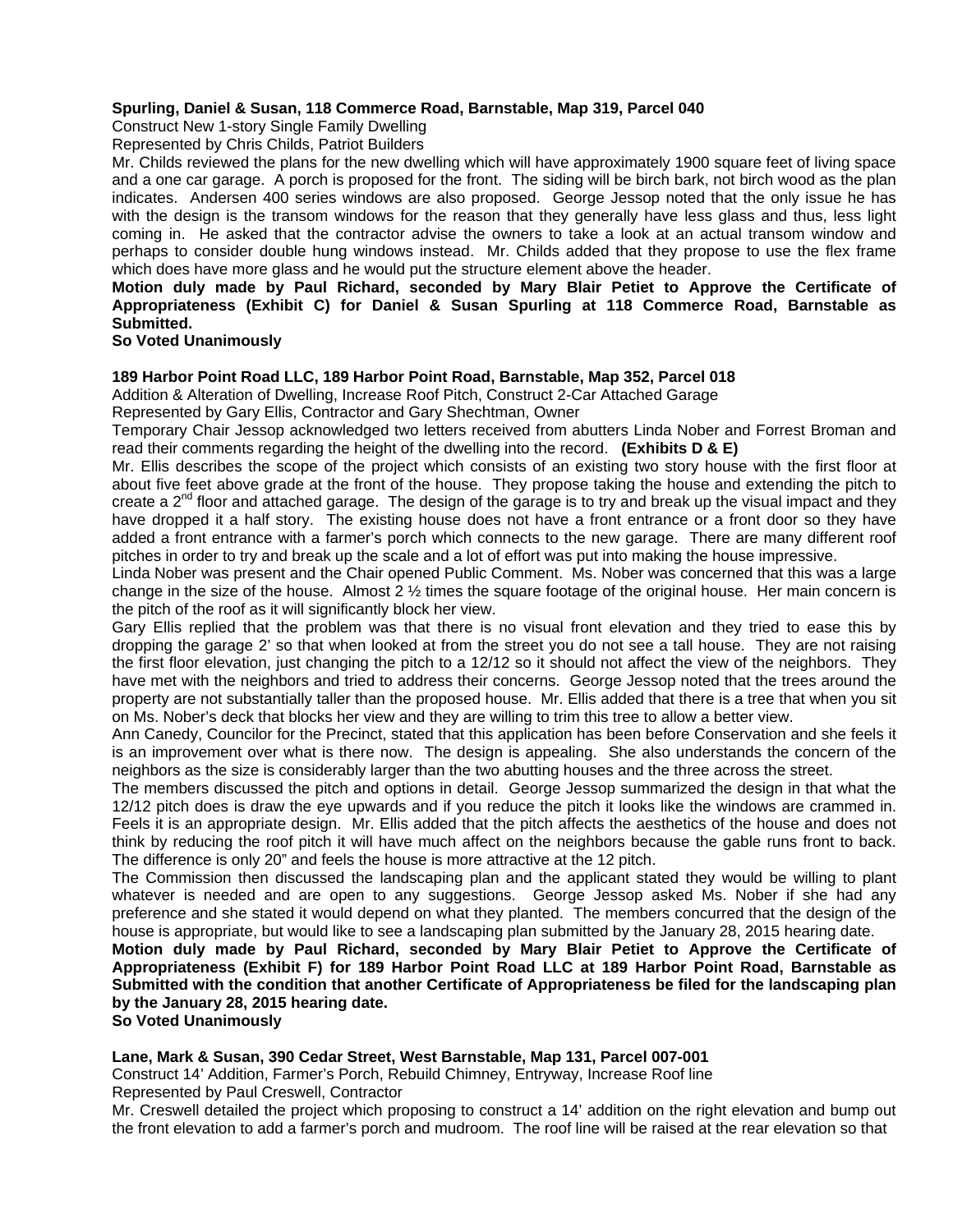the roof line is level all across. George Jessop asked if the windows will have grills and Mr. Creswell stated that the current windows have removable grills which have never been put in. Most likely they will install them when the project is complete. Discussion followed regarding the appropriateness of the overhang canopy on the existing front door and the representative agreed to remove this element.

**Motion duly made by Paul Richard, seconded by Mary Blair Petiet to Approve the Certificate of Appropriateness (Exhibit G) for Mark & Susan Lane at 390 Cedar Street, West Barnstable as amended to reflect the deletion of the front door canopy.** 

**So Voted Unanimously** 

#### **Heslinga, Steven & Lynn, 342 Sandy Neck, Barnstable, Map 322, Parcel 001-00E**

Demolish or move to non Sandy Neck site (sic)

Represented by Steven & Lynn Heslinga

Mr. Heslinga stated for the record that he is also the President of the Sandy Neck Colony Association. He is here for an unusual request to demolish or remove his cottage from the Colony. He and his wife feel that their camp should be preserved forever, but they own the brick & mortar of the cottage and the camp is on leased land. Currently, they are renewing with the Town and if they can not come to a lease agreement, the Town has stated that they shall remove their camp from the land. In addition, as part of the negotiations, the Town hired an appraiser and the appraiser has said that if they do not renew the lease and remove the cottage a similar cottage may be allowed to be built on the site. There is historic precedent in 2005 when the Town came before this Committee and asked to demolish the Nickerson Cottage. The Old King's Highway Committee denied the request and he believes that the same rational of the Nickerson Cottage should apply here as well. There are 19 leased cottages in the Colony and Mr. Heslinga understands that the homeowners will each file a certificate of demolition or relocation thereby removing the entire area of these cottages. Chair Jessop opened Public Comment

Patricia Anderson asked for the Committee's indulgence and provided the members with a detailed history of Sandy Neck beginning in 1644 with the first settlers to arrive. The cottages in this colony are considered significant and contribute to the determination of the area being a National Register and a Cultural Resource District. It is also an archeological site and referenced Sandy Neck's inclusion in the recent Preservation Plan, Local Comprehensive Plan, Article 27 as well as the Sandy Neck Management Plan. The list goes on and on. It is a most important asset and residents are lucky to have it. She requests that the Old King's Highway Committee deny this application.

George Buck, an abutter to the applicant, stated that he would hate to see any kind of change on the Neck and would not want to see any changes to the character of the area.

Ann Canedy, Town Councilor for the Precinct, stated that she could not add much more to Ms. Anderson's comments, however, believes this area is such an iconic and integral part of the Town. She was involved in the denial of the Nickerson Cottage demolition and worked to find a solution which was to relocate it on the Neck. She cautioned the applicant that even a new location on the Neck is very, very difficult. She is opposed to any removal or demolition of any cottage on Sandy Neck.

Dana Perry, a cottage owner, stated that the families that own these cottages are an integral part of the history of the Neck and he opposes the removal or demolition of these cottages. The cottage owners are keepers of the area and it would be a loss for Sandy Neck as well as the Town.

#### Chair Jessop closed Public Comment

**Motion duly made by Paul Richard, seconded by Mary Blair Petiet to Deny the Certificate of Demolition (Exhibit H) for Steven & Lynn Heslinga at 342 Sandy Neck, Barnstable due to the significance and designation of the area.** 

## **So Voted Unanimously**

#### **Ferguson, George & Hugh, 240 Sandy Neck, Barnstable, Map 303, Parcel 003**

Demolish or move to non Sandy Neck site (sic)

Represented by George Ferguson

Mr. Ferguson stated that he purchased their camp in the 1940's and he uses it as a hunting camp. His entire family enjoys the cottages and they have tremendous memories. All 19 cottages come under the Old King's Highway jurisdiction and believe someone had a lot of foresight in forming the District because if you drive down 6A today, it remains much as it was 40 years ago. He requests that the Committee deny his request. Chair George Jessop opened Public Comment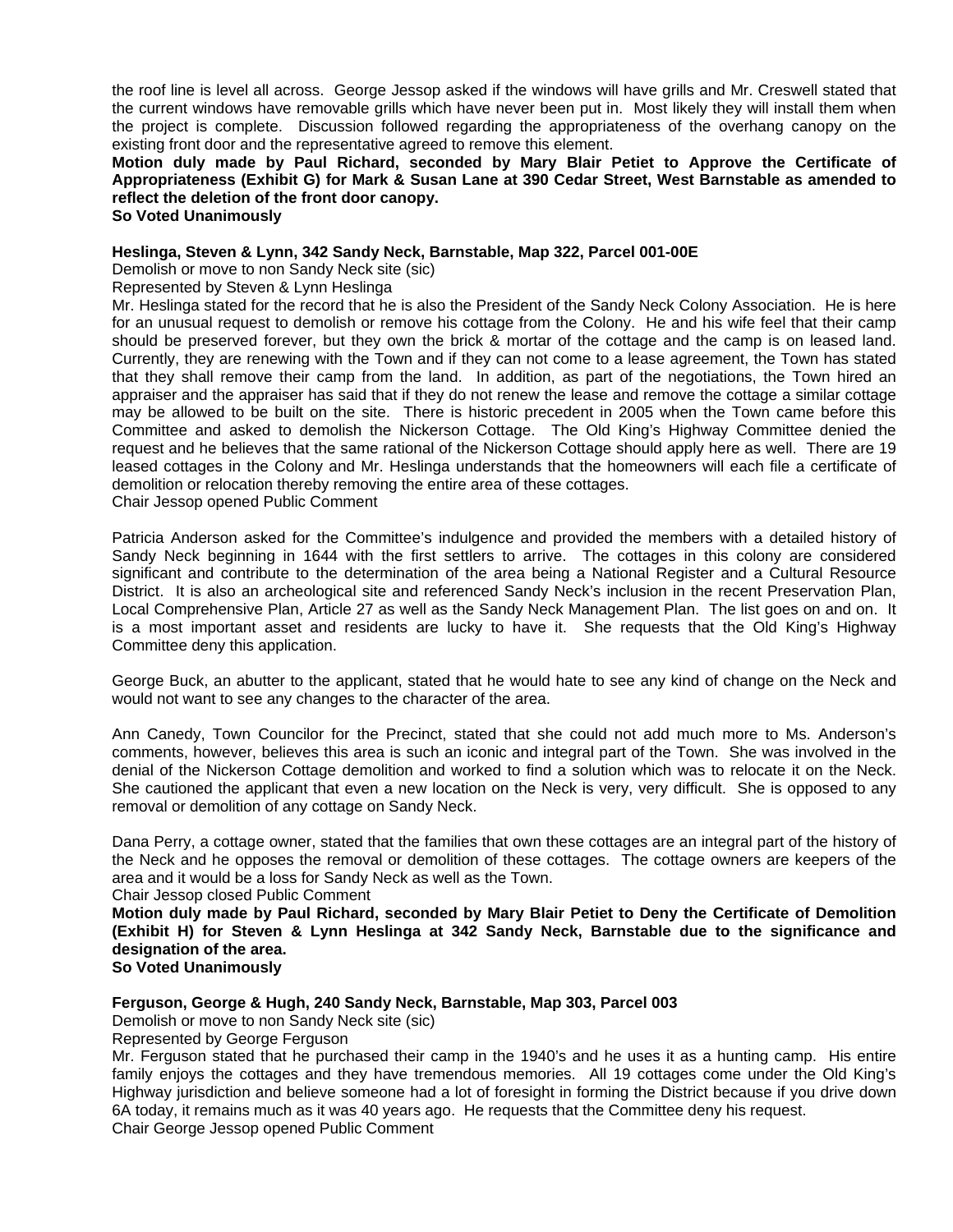Patricia Anderson reiterated her previous comments and requested that the Committee deny this application.

Steve Heslinga wished to inform the Committee that the Ferguson family owns property abutting Barnstable Harbor and has given over 100 acres of land to the Audubon Society. These families that have cottages on Sandy Neck are keepers of the land and will preserve the area.

Ann Canedy, Town Councilor for the Precinct stated she opposes the removal or demolition of this cottage for the same reasons and reiterated her previous comments and added that removal of the cottage would be almost impossible.

Mr. Ferguson added that for him, the experience of having property on both sides, Barnstable Harbor and the Neck, is seeing the views from both sides. If he did not have the cottage and the experience he had, he may have thought differently about giving the land.

Chair Jessop closed Public Comment

**Motion duly made by Paul Richard, seconded by Mary Blair Petiet to Deny the Certificate of Demolition (Exhibit I) for George & Hugh Ferguson at 240 Sandy Neck, Barnstable due to the significance and designation of the area.** 

#### **So Voted Unanimously**

#### **Franey, Robert & Amy, Lopes, Daniel & Kathleen, 144 Sandy Neck, Barnstable, Map 242, Parcel 001**  Demolish or move to non Sandy Neck site (sic)

Represented by Robert Franey and Daniel & Kathleen Lopes

Mr. Franey acknowledged that the cottage owners are going through lease negotiations with the Town and wanted the Committee to know that the cottage owners take pride in their camps. If they end up not getting a lease, he wants to make sure he can keep taking care of his by taking it with him. Chair George Jessop opened Public Comment

Ann Canedy, Town Councilor for the Precinct stated she opposes the removal or demolition of this cottage for the same reasons and reiterated her previous comments and added that removal of the cottage would be almost impossible.

Patricia Anderson reiterated her previous comments and requested that the Committee deny this application. Chair Jessop closed Public Comment

**Motion duly made by Mary Blair Petiet, seconded by Paul Richard to Deny the Certificate of Demolition (Exhibit J) for Robert & Amy Franey and Daniel & Kathleen Lopes at 144 Sandy Neck, Barnstable due to the significance and designation of the area. So Voted Unanimously** 

# **Perry, Dana, 180 Sandy Neck, Barnstable, Map 263, Parcel 002**

Demolish or move to non Sandy Neck site (sic)

Represented by Dana Perry

Mr. Perry wished to add a personal note regarding his cottage rather than re-hash the points about the historic nature of the area and the significant designations. This cottage was used by his father who has been deceased these past 11 years. These cottages can only happen once and will never happen again. His father used it for survival; his mother studied for the Board, his sister got engaged here, as did he. His father's ashes are scattered here. His family has helped preserve the Neck and they are stewards of the Neck. George Jessop added that Sandy Neck is also a barrier reef that protects the area and this Committee should protect it as well. Chair Jessop opened Public Comment

Ann Canedy, Town Councilor for the Precinct stated she opposes the removal or demolition of this cottage for the same reasons and reiterated her previous comments and added that removal of the cottage would be almost impossible.

Patricia Anderson reiterated her previous comments and requested that the Committee deny this application. Chair Jessop closed Public Comment

**Motion duly made by Mary Blair Petiet, seconded by Paul Richard to Deny the Certificate of Demolition (Exhibit K) for Dana Perry at 180 Sandy Neck, Barnstable due to the significance and designation of the area.** 

**So Voted Unanimously**